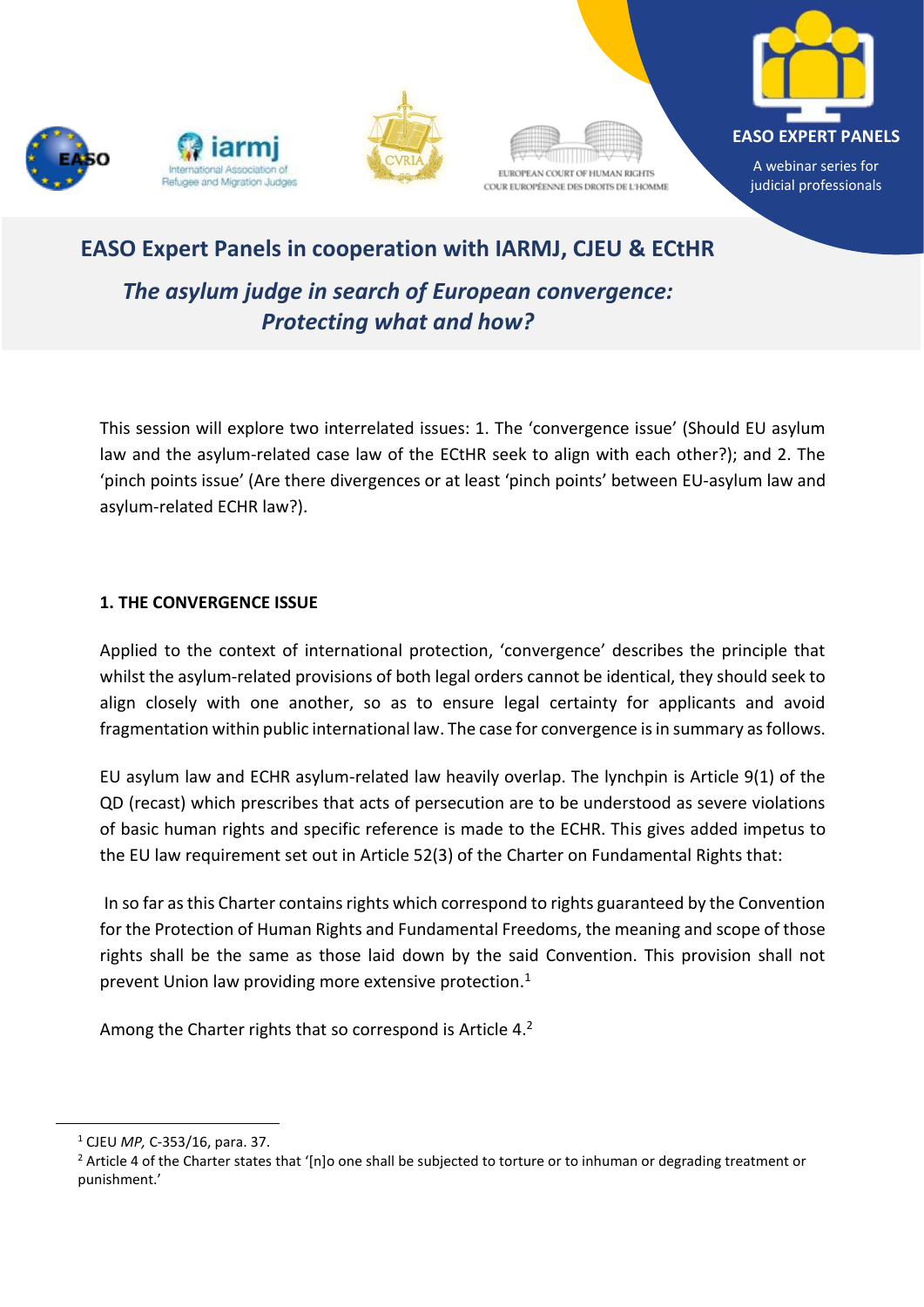In dealing with asylum-related cases, the two legal systems frequently apply the same or similar concepts, such as 'internal protection'/ 'internal relocation alternative' and sur place activities. Both recognise risks stemming from non-State actors.<sup>3</sup> Both share a similar notion of surrogacy in viewing protection as something that should only be made available if an applicant is in genuine need of it.<sup>4</sup> At the level of Member States, the two systems closely intersect jurisdictionally, with individual applicants often pursuing the same claim under both legal systems, seeking international protection first and, if unsuccessful protection against illtreatment contrary to Article 3 ECHR.

Both legal orders acknowledge that they operate within the framework of international law and subscribe to basic norms of the international legal order. In the EU legal order, Article 78, TFEU establishes a specific obligation of accordance with the Refugee Convention and other relevant treaties. The EU asylum legislation specifically treats the Refugee Convention as the 'cornerstone' of the international protection regime' and states that the criteria governing subsidiary protection (which is 'complementary and additional to the refugee protection enshrined in the [Refugee] Convention') 'should be drawn from international obligations under human rights instruments and practices existing in Member States.'<sup>5</sup>

It remains, however, that only EU asylum law is directly concerned with interpreting and applying the Refugee Convention. The ECtHR has no jurisdiction to interpret it. But the CJEU does indirectly - by virtue of the commonalities between the Refugee Convention definition of refugee and that set out in Article 2(d) QD (recast) and elaborated upon in other provisions of the Directive.<sup>6</sup>

The case against convergence would in essence be that each legal order must apply its own distinctive provisions constructed out of its respective legal bases in treaty law and that each has a distinct object and purpose. From this perspective it is inappropriate to try and 'shoehorn' the criteria of one into the other.

## **2. 'PINCH POINTS'**

Two possible points of divergence will be examined:

# **(a) Protection against persecution/serious harm/ill-treatment - are there divergent concepts of effective protection?**

<sup>3</sup> See Article 6(c) QD(recast); *[HLR v France](http://hudoc.echr.coe.int/eng?i=001-58041)*, No 24573/94, §40., *[JK and Others v Sweden](http://hudoc.echr.coe.int/fre?i=001-154980)*, No 59166/12, §50.

<sup>4</sup> *M'Bodj*, Case C-542/13, paras 43-44.

 $5$  QD(recast, recitals (4),, (32), (34).

<sup>6</sup> *Alo and Osso*, joined cases C-443/14 and C-444/14, EU:C:2016:127, CJEU (GC), judgment of 14 May 2019, *[M](http://curia.europa.eu/juris/document/document.jsf?text=&docid=214042&pageIndex=0&doclang=EN&mode=lst&dir=&occ=first&part=1&cid=8901370)* v *Ministerstvo vnitra and X, X* v *[Commissaire général aux réfugiés et aux apatrides](http://curia.europa.eu/juris/document/document.jsf?text=&docid=214042&pageIndex=0&doclang=EN&mode=lst&dir=&occ=first&part=1&cid=8901370)*, joined cases C-391/16, C-77/17 and C-78/17, EU:C:2019:40, 2019, *[M, X and X](http://curia.europa.eu/juris/document/document.jsf?text=&docid=214042&pageIndex=0&doclang=EN&mode=lst&dir=&occ=first&part=1&cid=8901370)*), para. 74; *Shajin Ahmed* v *[Bevándorlási és Menekültügyi Hivatal](http://curia.europa.eu/juris/document/document.jsf?text=&docid=205671&pageIndex=0&doclang=en&mode=lst&dir=&occ=first&part=1&cid=9295)*, C-369/17, EU:C:2018:713, judgment of 13 September 2018, para 40.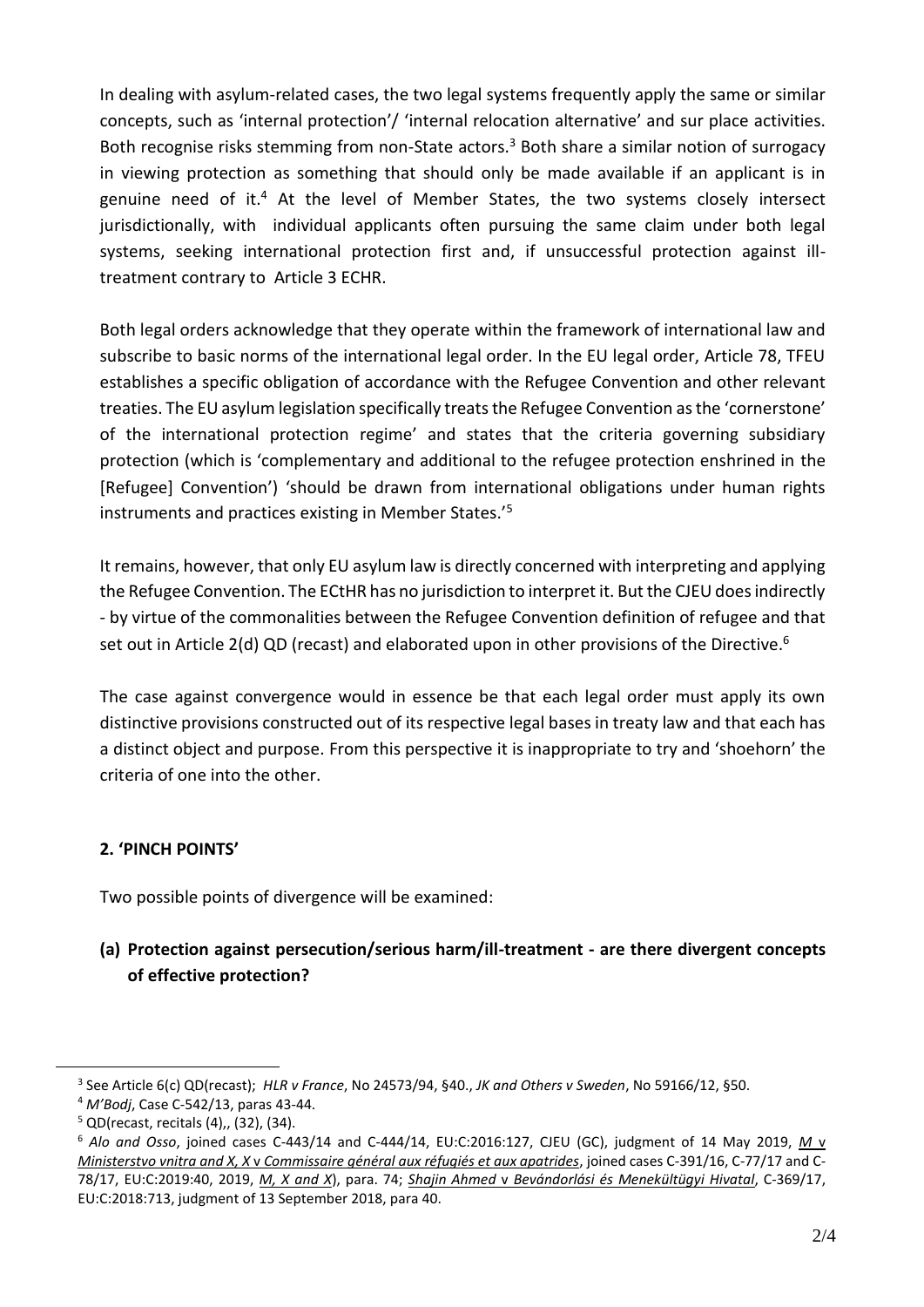Both legal orders consider that an applicant cannot succeed unless able to show that his or her home state would be unable and unwilling to provide effective protection against persecution/serious harm/ill-treatment.<sup>7</sup>

EU law position. In *O.A*., the CJEU reached the obvious conclusion that private actors such as families or clans cannot be 'actors of protection'. However, it also concluded that any protective functions performed by such private actors – whether social or financial or security-related - were also 'irrelevant' to the issue of whether protection was **effective**. 8

ECHR position. In ECtHR cases, by contrast, the approach to the question of whether protection is effective has been a factual one. For example, in R.H. *v Sweden*, the Court concluded that in R.A.'s case she would not face a real risk of ill treatment contrary to Article 3 because the evidence was that she had access to 'both family support and a male protection network'.<sup>9</sup> In *Sufi and Elmi* the ECtHR treated as relevant to the protection issue the lack of 'close family connections'.<sup>10</sup>

## **(b) 'Internal protection'/'internal flight alternative' – different thresholds?**

Despite using different terminology, both legal orders consider<sup>11</sup> that in order to succeed in a claim it is not enough for an applicant to establish that he or she faces persecution/serious harm/ill-treatment in their home region. An applicant must also show that they do not have a viable internal protection alternative (IPA)/internal flight alternative (IFA).<sup>12</sup> However, there appears to be a key difference in the **threshold** each imposes in relation to the putative alternative protection area.

EU law position. The CJEU has yet to deal with any questions of interpretation regarding Article 8 QD(recast), but the text of this provision makes clear that even if an applicant will not face a well-founded fear of persecution/real risk of serious harm in the alternative protection area (and even if it is accessible), he or she can still succeed if able to show that it would be **unreasonable** to expect them to settle there.<sup>13</sup> Thus the threshold of likely harm in the IPA is at a level **less than** persecution/serious harm/ill treatment.

(b) has access to protection against persecution or serious harm as defined in Article 7;

<sup>7</sup> Article 6(c) and Article 7 QD (recast); *H.L.R. v. France*, § 40; *Salah Sheekh*, §137.

<sup>8</sup> CJEU, 2021, Case C-255/19 *O.A*., paras. 48, and 52-53.

<sup>9</sup> *R.H. v Sweden*, app.no.4601/14), §73.

<sup>10</sup> *Sufi and Elmi*, §267.

<sup>&</sup>lt;sup>11</sup> Article 8QD (recast) gives Member States the option of whether to apply an IPA, but almost all do.

<sup>12</sup> Article 8(1) QD(recast); *Salah Sheekh v. the Netherlands*, no. 1948/04, § 141, ECHR 2007-I (extracts); *Chahal v. the United Kingdom*, § 98, *Reports of Judgments and Decisions* 1996-V; *Hilal v. the United Kingdom*, no. 45276/99, §§ 67 – 68, ECHR 2001-II); *Sufi and Elmi*, §265.

 $13$  Article 8(1) provides that 'As part of the assessment of the application for international protection, Member States may determine that an applicant is not in need of international protection if in a part of the country of origin, he or she: (a) has no well-founded fear of being persecuted or is not at real risk of suffering serious harm; or

**and** he or she can safely and legally travel to and gain admittance to that part of the country and can reasonably be expected to settle there.' (emphasis added).